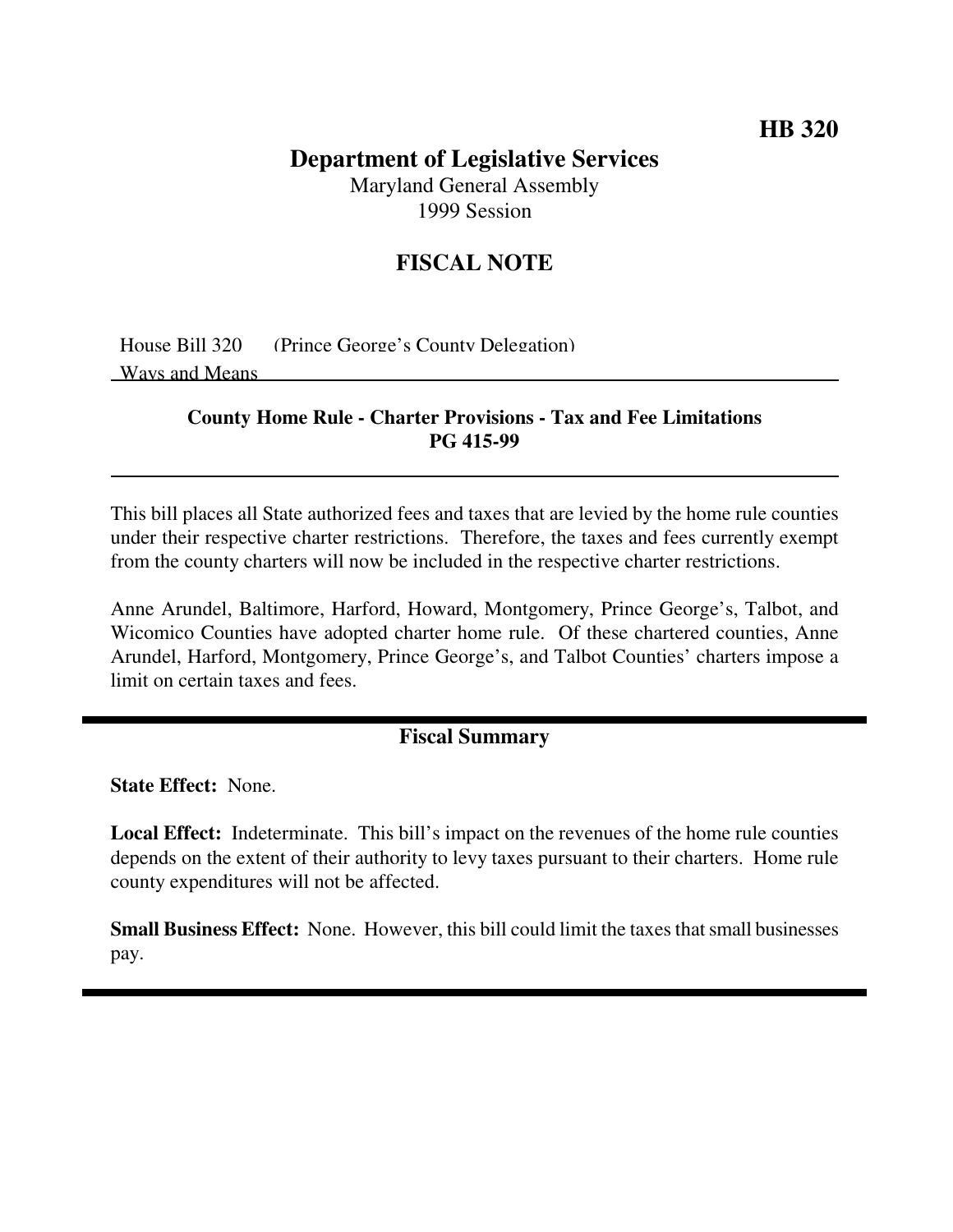## **Fiscal Analysis**

**Local Revenues:** The effect on the counties will vary due to the differing tax limitations the county charters specify. Prince George's County advises that this bill will not affect county revenues. Based on Prince George's County's charter, the only impact would be that before the county could impose or increase any fee or tax, the fee or tax would have to go to referendum, either to amend the charter or to gain charter-mandated voter approval, depending on the provisions of the charter.

Montgomery County advises its revenues will decrease because its charter limits certain taxes and fees to the growth of inflation. This bill will place all previously exempt taxes and fees under the Fairness in Taxation charter amendment (FIT) which would restrict all increasesin their taxes and fees to the growth of the Consumer Price Index. The taxes and fees currently exempt from FIT are the income, telephone, hotel, and admissions taxes. The following table indicates the loss in revenues from these fees and taxes for Montgomery County for fiscal 2000 through 2004 and the total loss the county will incur when these fees and taxes are limited under the charter.

Harford County and Anne Arundel County advise that the bill will not impact their finances. Talbot County advises that its revenue will be significantly reduced by an indeterminate amount.

### **Montgomery County's Estimated Losses (\$ in millions)**

|                                              | <b>Fiscal</b><br>2000 | <b>Fiscal</b><br>2001 | <b>Fiscal</b><br>2002 | <b>Fiscal</b><br>2003 | <b>Fiscal</b><br>2004 |
|----------------------------------------------|-----------------------|-----------------------|-----------------------|-----------------------|-----------------------|
| Hotel, telephone, and<br>admissions taxes    | (.42)                 |                       |                       |                       |                       |
| Income, hotel, telephone,<br>and admissions* |                       | (1.9)                 | (4.9)                 | (4.4)                 | (5.4)                 |
| <b>Total Decrease in Revenues</b>            | (.42)                 | (1.9)                 | (4.9)                 | (4.4)                 | (5.4)                 |

(\*) This loss incorporates the continuing hotel, telephone, and admissions tax revenue loss, in addition to the income tax loss due to the bill.

**Information Source(s):** Department of Assessments and Taxation, Prince George's